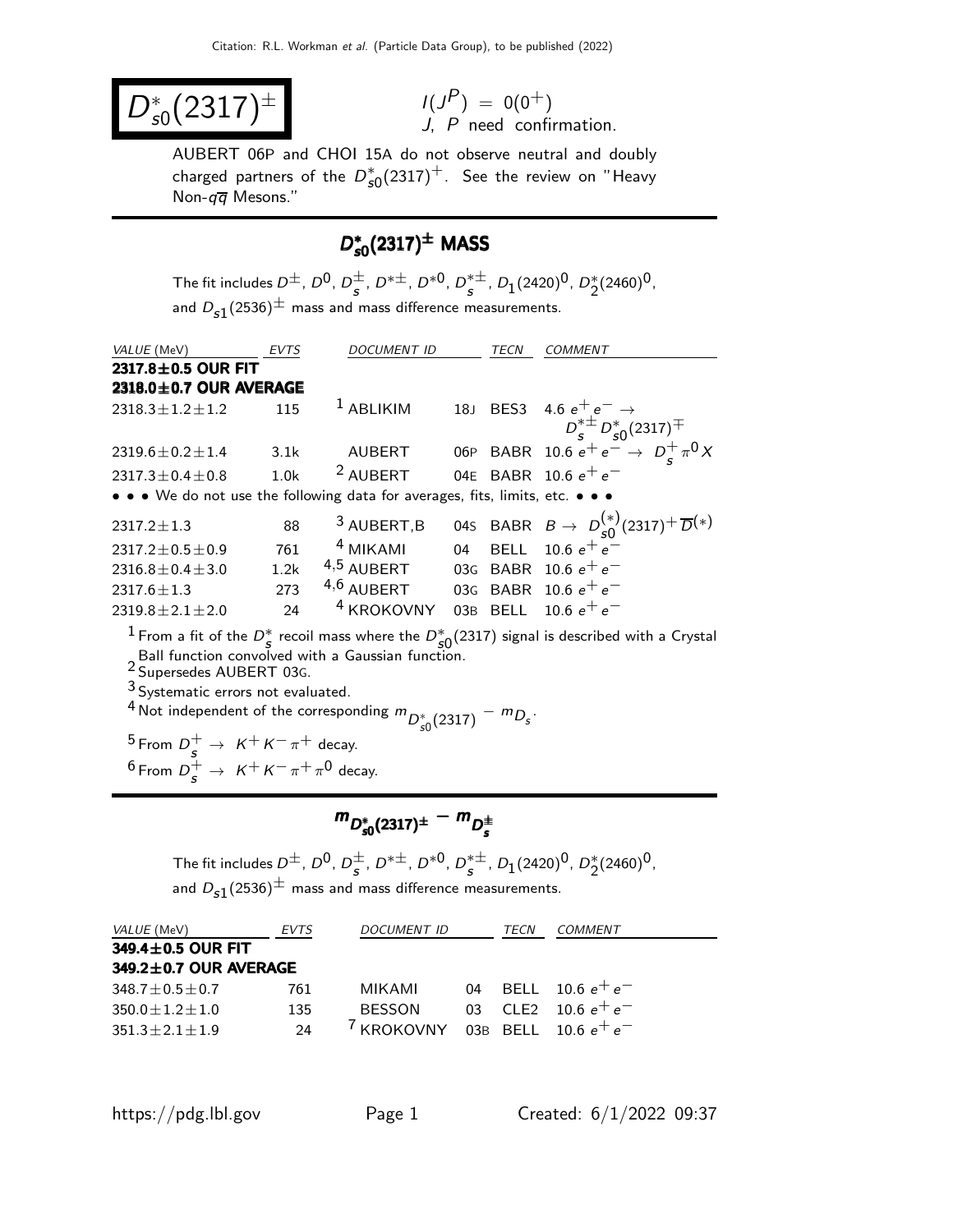• • • We do not use the following data for averages, fits, limits, etc. • • •  $349.6 \pm 0.4 \pm 3.0$  1267  $8.9$  AUBERT 03G BABR 10.6  $e^+e^-$ <br> $350.2 \pm 1.3$  273  $10.11$  AUBERT 03G BABR 10.6  $e^+e^ 350.2 \pm 1.3$  273  $^{10,11}$  AUBERT 03G BABR 10.6  $e^+e^-$ <sup>7</sup> Recalculated by us using  $m_{\overline D^+_S}$  $= 1968.5 \pm 0.6$  MeV.  $^8$  From  $D_s^+ \rightarrow K^+ K^- \pi^+$  decay. <sup>9</sup> Recalculated by us using  $m_{\overline{D}_s^+}$  $= 1967.20 \pm 0.03$  MeV.  $^{10}$  From  $D_s^+$   $\rightarrow$   $\,$  K  $^+$  K  $^ \pi^+$   $\pi^0$  decay.  $^{11}$  Recalculated by us using  $m_{\overline{D}_S^+}$  $= 1967.4 \pm 0.2$  MeV. Systematic errors not estimated.

# $D_{s0}^*(2317)^\pm$  WIDTH

| <i>VALUE</i> (MeV)                                                            | $CL\%$ | EVTS | DOCUMENT ID   | TECN | <b>COMMENT</b>                           |
|-------------------------------------------------------------------------------|--------|------|---------------|------|------------------------------------------|
| < 3.8                                                                         | 95     | 3180 | AUBERT        |      | 06P BABR 10.6 $e^+e^- \to D^+_c \pi^0 X$ |
| • • • We do not use the following data for averages, fits, limits, etc. • • • |        |      |               |      |                                          |
| < 4.6                                                                         | 90.    | 761  | MIKAMI        |      | 04 BELL 10.6 $e^+e^-$                    |
| $<$ 10                                                                        |        |      | <b>AUBERT</b> |      | 03G BABR 10.6 $e^+e^-$                   |
| $\langle 7$                                                                   | 90     | 135  | <b>BESSON</b> |      | 03 CLE2 10.6 $e^+e^-$                    |
|                                                                               |        |      |               |      |                                          |

# $D_{s0}^*(2317)^{\pm}$  DECAY MODES

 $D_{s0}^{*}(2317)^{-}$  modes are charge conjugates of modes below.

| Mode                                                                                       | Fraction $(\Gamma_i/\Gamma)$ | Confidence level |
|--------------------------------------------------------------------------------------------|------------------------------|------------------|
| $\Gamma_1$ $D_s^+\pi^0$                                                                    | $(100^{+0.0}_{-20})$ %       |                  |
| $\Gamma_2$ $D_s^+\gamma$                                                                   | $\frac{0}{0}$<br>< 5         | 90%              |
| $\Gamma_3$ $D_s^*(2112)^+$ $\gamma$                                                        | $\frac{0}{0}$<br>< 6         | 90%              |
| $\Gamma_4$ $D_s^+\gamma\gamma$                                                             | $\%$<br>$\rm <$ $18$         | 95%              |
| $\Gamma_5$ $D_s^*(2112)^+ \pi^0$                                                           | $\%$<br>$\,<\,$ 11           | 90%              |
| $\begin{matrix} \Gamma_6 & D_s^+ \pi^+ \pi^- \\ \Gamma_7 & D_s^+ \pi^0 \pi^0 \end{matrix}$ | $< 4 \times 10^{-3}$         | 90%              |
|                                                                                            | not seen                     |                  |

# $D_{s0}^{*}(2317)^{\pm}$  BRANCHING RATIOS